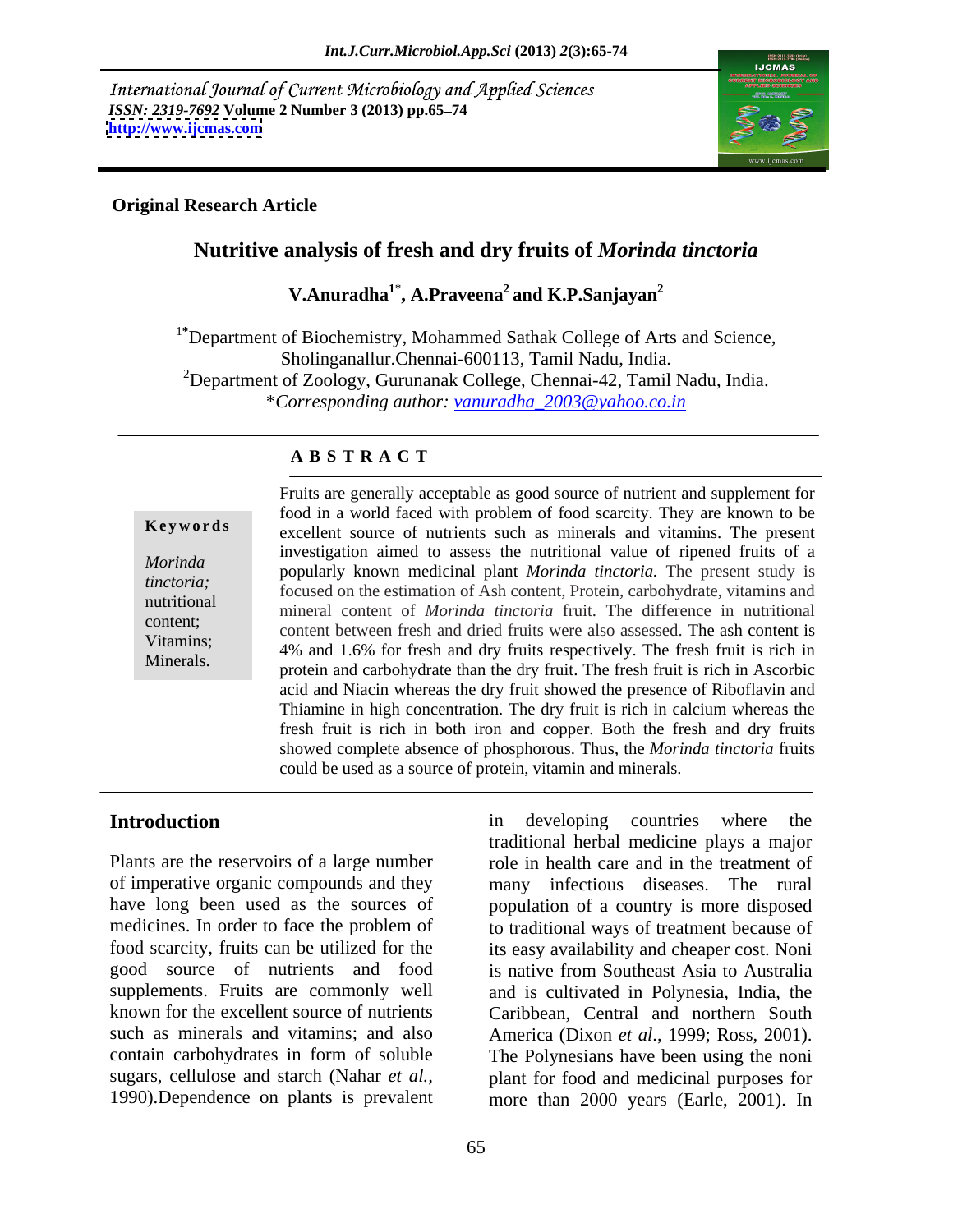traditional pharmacopoeia, the fruit is diseases. It is primarily used to stimulate the immune system and thus to fight infections; it is also used to prevent the formation and proliferation of tumors,

The species of *Morinda* especially *M.*  blackberry). *Morinda citrifolia* fruit has *citrifolia* has been reported to have a broad long history of use as a food in tropical range of health benefits for cancer, regions throughout the world. infection, arthritis, asthma, hypertension, Documentation of the consumption of the and pain (Whistler, 1992). The leaves, seeds, bark , fruits and roots of Noni have twentieth century. Captain James Cook of been used in various topical remedies in the British Navy noted in the late 1700's South Pacific Islands and South East Asia that the fruit was eaten in Tahiti. In 1866 (Wang *et al*., 2002; Fygh-Berman, 2003). Noni juice is also claimed to relieve *citrifolia* fruit was consumed as a food in inflammation. Most noni is consumed as the Fiji juice, although leaves, flowers, bark and described the use of this fruit throughout roots can also be used (Dixon *et al*., 1999; Earle, 2001; McClatchey, 2002). It is Australia and India. Noni is commonly reported to have antibacterial, anti fungal, referred to the species *M. citirfolia* and is analgesic, hypotensive, anti-inflammatory also called as Indian Mulberry. It is also and immune enhancing effects (Mc known in different names locally as Clatchy, 2002; Wang *et al*., 2002; Mathivanan *et al*., 2005). Noni has recently been the object of many claims concerning its nutraceutic properties. Aal or Indian Mulberry is a species of Various publications have shown that noni flowering plant in the family Rubiaceae, Various publications have shown that noni flowering plant in the family Rubiaceae,<br>can be used to relieve different diseases. In mative to southern Asia. It is an evergreen can be used to relieve different diseases, and its registered uses span the Pacific and Asia, as well as Africa. The leaves are 15-25 cm long, oblong to

Two clinical studies reported a relief of scented, about 2 cm long. The fruit is a arthritis and diabetes associated with noni green syncarp, 2-2.5 cm diameter. arthritis and diabetes associated with noni<br>consumption (Elkins 1998: Solomon *Morinda* are distributed throughout consumption (Elkins, 1998; Solomon, 1999), the observed beneficial effects may result from certain compounds such as<br>scopoletin, nitric oxide, alkaloids and sterols, and also to the antioxidant potential of noni. As a result of this reputation, consumption of this fruit is currently high, not only in the producing

claimed to prevent and cure several Japan and Europe. In response to this bacterial, viral, parasitic and fungal fields being cultivated in noni. In these including malignant ones (Dixon *et al.*, informal markets, but it is also found as pasteurized juice, either pure or mixed countries, but also in the United States, demand, some countries such as Costa Rica and Cambodia, have increased the countries, the fruit is often commercialized fresh or as juice in both formal and informal markets, but it is also found as pasteurized juice, either pure or mixed with other juices (usually grape or regions throughout the world. fruit as a food source precedes the publication in London explained that *M.*  Islands. Later publications the Pacific Islands, Southeast Asia, Cheese Fruit.

scopoletin, nitric oxide, alkaloids and in most parts of Tamilnadu and in some *Morinda tinctoria*, commonly known as Aal or Indian Mulberry is a species of flowering plant in the family Rubiaceae, native to southern Asia. It is an evergreen shrub or small tree growing to 5-10 m tall. The leaves are 15-25 cm long, oblong to lanceolate. The flowers are tubular, white, scented, about 2 cm long. The fruit is a green syncarp, 2-2.5 cm diameter. *Morinda* are distributed Tamilnadu and Kerala. However, the species *M. tinctoria* is present abundantly parts of Kerala. It is commercially known as *Nunaa* and is indigenous to tropical countries. MTR is considered as an important folklore medicine.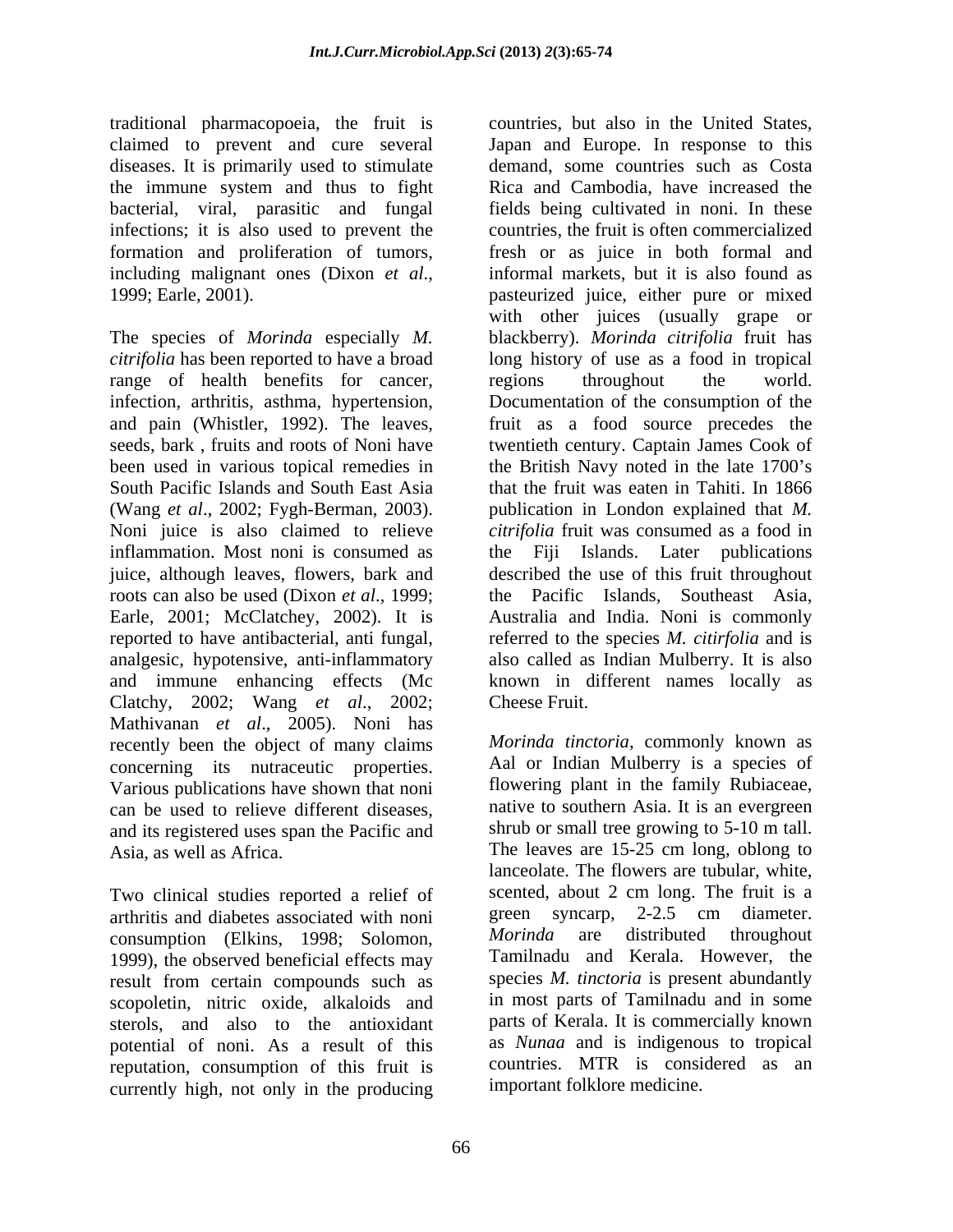Medicinal plants provide about 80% drugs **Estimation of Protein** worldwide. Medicinal value of the plant is due to presence of a variety of Grind 2g of sample (*Morinda tinctoria* phytochemical and elemental composition. fresh fruit and dry powder) in a pestle and Therefore, it is essential to investigate the phytoconstituents, elements and vitamin centrifuge 4000rpm for 10mins. Then 1ml supplements present in the medicinal plant of supernatant was made upto 100ml with to assess their medicinal values. The distilled water. The amount of protein was complete physico-chemical composition of estimated by the method of Lowry *et al* the fruit has not yet been reported and only partial information is available on noni juice. In view of its medicinal importance, the present study has been initiated to evaluate the nutritive potential of fresh and 1g of both samples (*Morinta tinctoria*

The fresh fruits from wild *Morinda*  water bath and cooled. The solution was *tinctoria* plant were collected from vacant and neutralized by adding solid sodium open area at Kadambattur, Tiruvallur carbonate until effervescence was stopped. district, Chennai, Tamilnadu. The The solution was filtered and made upto procedures were carried out on the same 100ml using distilled water. The total day for the analysis in fresh fruit whereas carbohydrate was estimated by Anthrone the fruits were shade dried for 10-15 days and powdered for the analysis of dry fruit. All the reagents used in this study were of analytical grade.

According to the method 100g of each and filter through whattman No % filter sample was weighed in a silica crussible. paper. Add 60% basic lead acetate to 10ml The crusible was heated in a muffle of the filtrate. Adjust the pH to 9.5 with a furnace for about 3-5 hrs at 600<sup>o</sup>C. It was pH meter or thymol blue indicator or using cooled in a dessicator and weighed to 10N sodium hydroxide. The contents were completion of ashing. To ensure centrifuged. To the supernatant add 2ml of completion of ashing, it was heated again concentrated sulphuric acid and allowed to in the furnace for ½ an hour more, cooled stand for 1 hour. Centrifuge and collect the and weighed. This was repeated supernatant for estimation. In to a series of consequently till the weight become test tubes pipette out 0.1 to 0.5 ml of the constant weight of ash. The ash content was calculated by the following formula: range 10 to 50 mg. 0.5ml of test solution

Ash  $% =$  weight of ashed sample /weight of sample taken × 100 water alone serves a blank. Then 3ml of

### **Estimation of Protein**

mortar with 10ml of distilled water and using BSA as the standard.

### **Estimation of carbohydrate**

dried fruits of *Morinda tinctoria.* fresh fruit and dry powder) were weighed **Materials and Methods** 1ml of 6N hydrochloric acid was added and taken in a boiling test tube. To this and hydrolyzed by keeping it in a boiling neutralized by adding solid sodium method using glucose as the standard.

### **Estimation of Niacin**

**Determination of Ash content** (30ml) and steam it for 30 minutes. Cool Grind the samples  $(5g)$  in 4N H<sub>2</sub>SO<sub>4</sub> and make up to 50ml with distilled water and filter through whattman No % filter standard niacin solution with concentration was pipetted out in tubes marked 'T'. Then make up the volume to 6ml with distilled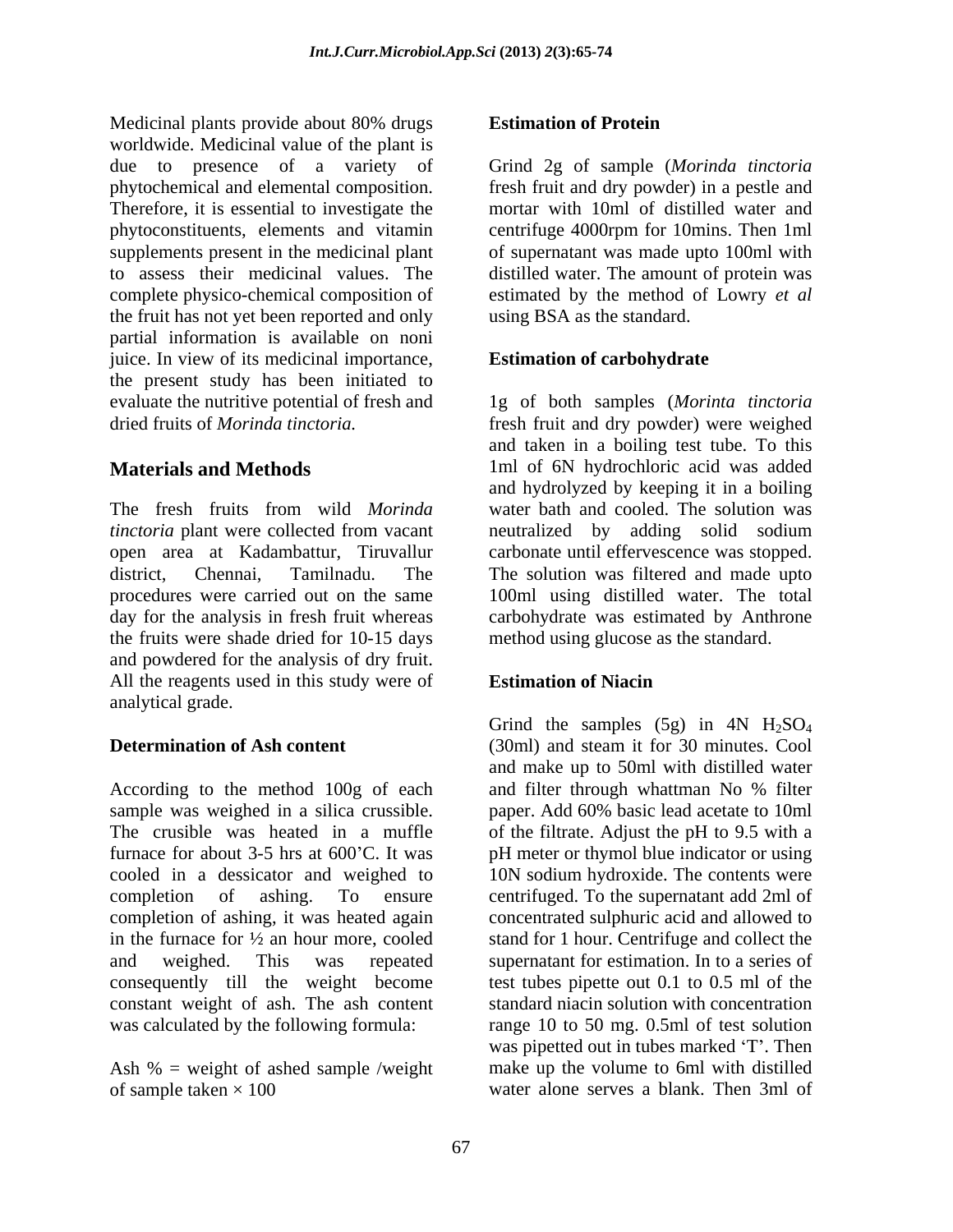tubes. The tubes were incubated for 10

5g of finely grind samples is centrifuged after adding 20ml of 0.1N sulphuric acid at 4000 rpm for 20 minutes. Decant the **Estimation of Ascorbic Acid** supernatant and extract residue again with flask and make the final volume upto the mark with 0.1N sulphuric acid.

Added 3ml of potassium ferric cyanide reagent to the suitable portion of thiamine ascorbic acid solution in the range of 0.1 to extract followed by 3ml of 15% sodium 0.5ml having concentrations ranging from extract followed by 3ml of 15% sodium 0.5ml having concentrations ranging from hydroxide. Ensure that the solution was 10 to 50mg were pipetted out. 1ml of test alkaline and shake the contents for 30 sample was pipetted out in 'T' tubes. The seconds. Add 10ml of isobutanol, mix volume in all the test tubes was made upto thoroughly and allow it to stand till the 1ml using 5% TCA solution. 1ml of TCA two phases separate out completely. Discard the lower aqueous layer by adding a small amount of solid anhydrous sodium sulphate. Thiamine is estimated using a standard solution containing 0.5 mg of thoroughly and placed in a boiling water thiamine hydroxide and the fluorescence bath for 10mins, and the contents were intensity of the standard and a secondary filtrate is measured at 435nm. From the inice. reference curve determine the result in terms of µg of thiamine for 1g of sample using the following formula: dissolved by adding  $85\%$   $H_2SO_4$  with<br>Concentration of unknown=U-B/s-b x constant stirring. The color developed was Concentration of unknown=U-B/s-b x constant stirring. The color developed was Concentration of standard. read colorimetrically at 520nm using green

2ml of fruit sample was taken in a test tube and add 0.5ml of glacial acetic acid and

cyanogen bromide was added in all the 0.5ml of 15% potassium permanganate minutes. Then 1ml of 4% aniline was stand for 1minute. Add 0.5ml of 3% added in each tube and the yellow color hydrogen peroxide till the color disappears developed was read after 5 minutes against completely. Then, add 10ml of isobutanol a reagent blank. pyridine mixture, shake for 30seconds and **Extraction of sample for analysis of** 10 minutes and aqueous layer is discarded.<br> **Thiamine and Riboflavin** Add a pinch of sodium sulphate with small Add a pinch of sodium sulphate with small was added, shaken well and allowed to stand for 1minute.Add 0.5ml of 3% the tubes were stand undisturbed for 10minutes and aqueous layer is discarded. Add a pinch of sodium sulphate with small dropping funnel to remove trace of moisture and keep it in dark.

## **Estimation of Ascorbic Acid**

the 10ml of the acid. Pool the collected Ascorbic acid was estimated following supernatant fractions into 50ml volumetric titration method developed by Harris and mark with 0.1N sulphuric acid. *tintoria* fresh fruit and dry powder) **Estimation of Thiamine Centifuge** at 4000rpm for 10mins, Ray (1935). Grind 2g of sample (*Morinda*  material with 10ml of distilled water. supernatant was taken for estimation. Into a series of clean test tubes standard ascorbic acid solution in the range of 0.1 to 0.5ml having concentrations ranging from 1ml using 5% TCA solution. 1ml of TCA solution alone serves as blank. 0.2ml of dinitrophenyl hydrazine, thiourea and copper reagent was added to all the tubes. The contents of tubes were mixed cooled at room temperature and then kept in ice.

**Estimation of Riboflavin Extimation calibration** graph was plotted having the The orange red ozone crystal formed was dissolved by adding  $85\%$  H<sub>2</sub>SO<sub>4</sub> with filter against a reagent blank. A standard concentration of ascorbic acid along x axis and the corresponding optical density along y axis. From the graph, the amount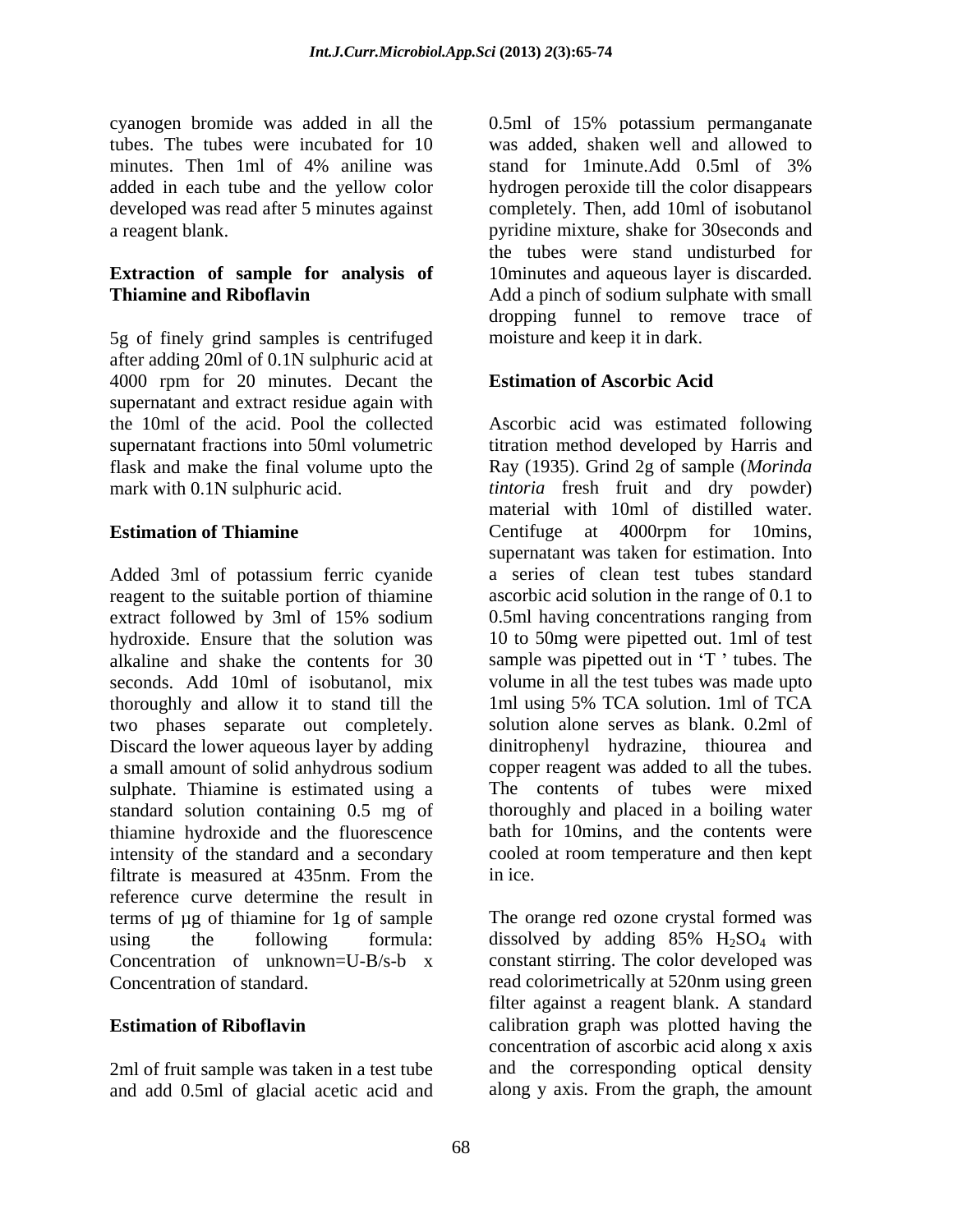of ascorbic acid present in the given fruit

1g of the sample was weighed accurately potassium permanganate asstandard. 5ml in a previously weighed silica crucible. of each of the sample solution was taken in The crucible was placed in a muffle separate test tubes, 3ml of 4% ammonium furnace at 600ºc for about 24 hours till all oxalate was added drop by drop till the the material was completely charred. A precipitate was formed and incubated for drop of concentrated nitric acid was added 1hour.Then the solution was centrifuged and heated in a furnace for 24 hours. The and the supernatant was discarded. The ash was white in colour. The ash sample obtained precipitate was heated and was dissolved in few drops of concentrated titrated against potassium permanganate hydrochloric acid and the solution was till the appearance of permanent pale pink made upto 25ml with the distilled water. colour. The difference in titer value gives This can be used as test sample. 0.5 to the volume of 0.01N potassium 2.5ml of standard solution with permanganate required to neutralize the concentration range of 2-10µg were taken precipitated calcium in the ash solution. in five different test tubes labeled as  $S_1-S_5$ . 3ml of the sample solution was taken in a spresent in the given sample was calculated. different test tubes labeled as  $T_1$  and T2.These tubes were made upto 3ml with distilled water. 3ml of the distilled water alone serves as blank  $B'$ . To all the tubes 1.5ml of sodium sulphite and 1.5ml of Grind 1g of each (fresh fruit and dry 2,2 -dipyridyl reagent was added. Then the powder) sample with 10ml of distilled standard tubes were incubated at room temperature for 5minutes and the test tubes estimation. Working standard solution of containing the sample were heated in a copper with the volume of 1to5ml and boiling water bath for 5minutes.The pink colour developed was read at 540nm. A standard graph was drawn by taking the concentration on X axis and optical density on Y axis. From this graph the of sample supernatant was taken in another amount of iron present in the sample was test tube. 1ml of 6% sodium calculated. pyrophosphate was added to all the tubes

5g of each 3 samples was taken in a and heated again in an incinerator. The crystals. The contents were mixed well;

sample was calculated. accurately. The obtained ash was dissolved **Estimation of Iron** This can be used for estimation of calcium crucible was cooled and weighed in little volume of 0.1N hydrochloric acid and made upto 100ml with distilled water. This can be used for estimation of calcium by permanganametry against 0.01N the volume of 0.01N potassium From the value the amount of calcium present in the given sample was calculated.

# **Estimation of Copper**

**Estimation of Calcium** all the tubes, 1ml of 0.4% sodium diethyl previously weighed silica crucible. This mixture. The contents were shaken well was heated in an incinerator at 600°c. A and the organic layer was collected. To drop of concentrated nitric acid was added this add a pinch of sodium sulphate water and filtered and used for concentration range from 1to 5µg were taken in a five tubes, all the tubes were made upto 5ml with distilled water. 5ml of distilled water alone serves as blank. 5ml of sample supernatant was taken in another test tube. 1ml of 6% sodium followed by 2ml of ammonia solution. To all the tubes, 1ml of 0.4% sodium diethyl dithio carbamate reagent was added followed by 5ml of amyl alcohol ether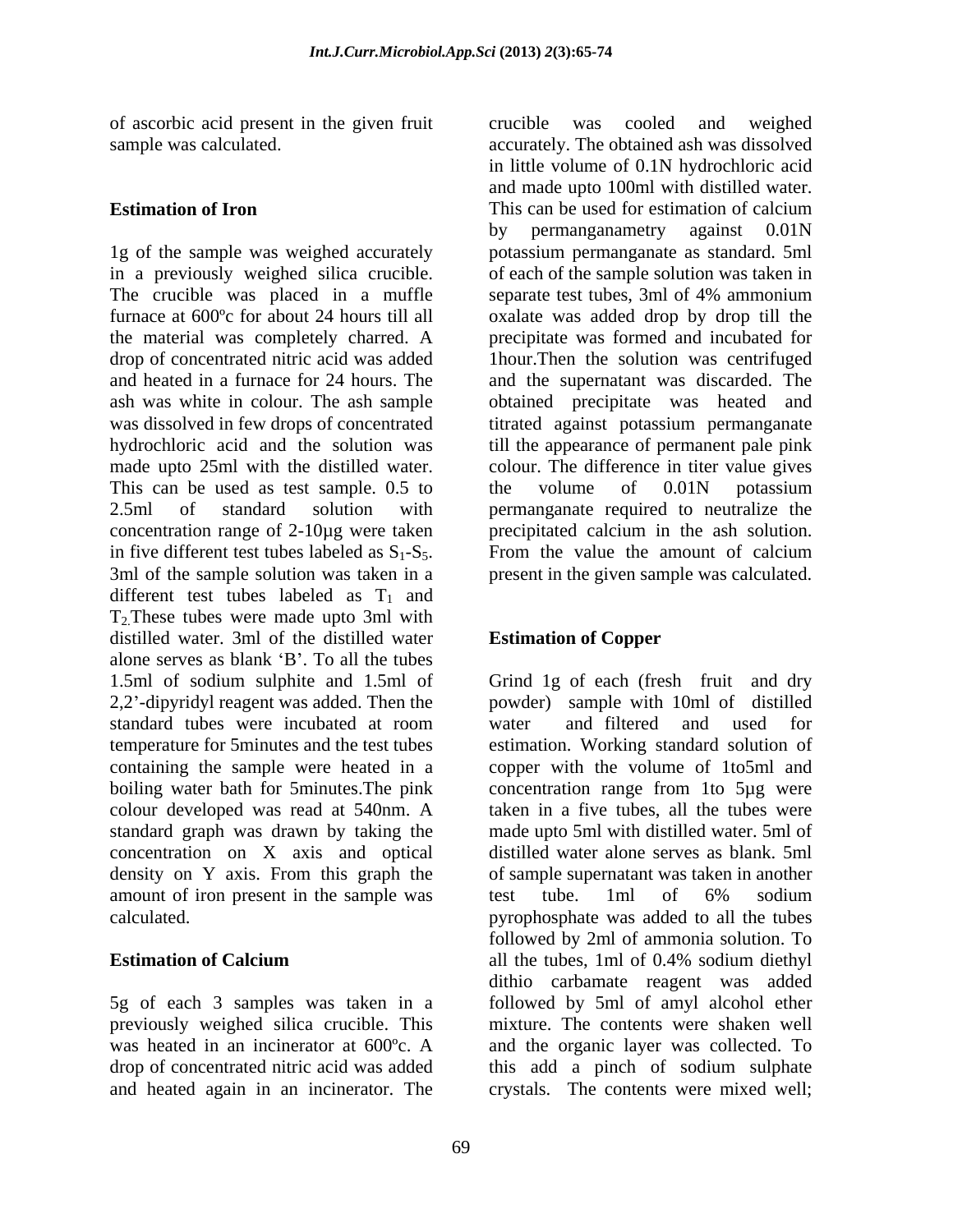The proximate composition analysed in *Morinda tintoria* fresh fruit and dry fruit powder is shown (Fig. 1). The fruit contain essential vitamins and minerals at all stages of development. The Ash content is 4% and 1.6% in *Morinda tintoria* fresh fruit and dry fruit powder respectively. Ash is the inorganic residue remaining after the water and organic matter have been removed by heating in the presence of oxidizing agents, which provides a measure of the total amount of minerals with in a food. Analytical techniques for fish products. The fruit protein content is providing information about the total surprisingly high, representing 11.3% of mineral content are based on the facts that the mineral can be distinguished from all other components with in a food in some measurable way. The most widely used methods are based on the fact that minerals The protein content was high in *M*. are not destroyed by heating and that they have a low volatilabily compared to other food components. This material can extracts of *M*. *pubescens* (Desai *et al*., include carbonate, bicarbonate, chloride, sulphate, phosphate, nitrate, calcium, magnesium, sodium, organic ions and

The fruit contains 90% of water and the M. citrifolia fruits (8.32-9.13 mg g-1 DW) main components of the dry matter appear as compare to *M. pubescens* (4.87-5.09 gm to be soluble solids, dietary fibers and proteins (Chunhieng, 2003). It is evidently witnessed the fresh fruit of *Morinda* have been recorded by Akubor, (1996), *tinctoria* is rich in Protein and Vitex doniana (0.8%) (Egbekun *et al.*, Carbohydrate with considerable difference than the dry *Morinda tinctoria* fruit. (Aderiye, 1991) and pineapple pulp (1.5%)<br>Carbohydrates are one of the most (FAO,1969). In *C. sativa* Mill 4.88 to important components in many foods. Carbohydrate may be present as isolated been reported by Erturk *et al.*, (2006). It molecules or they may be physically can be observed from the results that a molecules or they may be physically

centrifuged and golden yellow colour associated or chemically bound to other formed was read at 490nm molecules. Some carbohydrates are colorimetrically. digestable by humans and therefore **Result and Discussion** Sweetness, appearance, and textual molecules. Some carbohydrates are provide on important source of energy. Carbohydrates also contribute to the sweetness, appearance, and textual characteristic of many foods.

> Proteins are important constituents of foods for a number of different reasons. They are a major source of energy, as well as containing essential amino-acids, such as lysine, tryptophan, methionine, leucine, isoleucine and valine, which are essential to human health, but which the body cannot synthesize. Proteins are also the major structural components of many natural foods, often determining their overall texture, *e.g*., tenderness of meat or surprisingly high, representing 11.3% of the juice dry matter, and the main amino acids are aspartic acid, glutamic acid and isoleucine (Chunhieng, 2003).

other ions. M. pubescens (Mathivanan et al., 2006).<br>The crude protein content is twice in *citrifolia* fruit extracts obtained by two different extraction methods than the fruit 2010). It ranged from 8.0 mg/g fresh weight (gfw) to 9.3 mg/gfw in *M*. *citrifolia*  as against 5.3 mg/gfw to 7.0 mg/gfw in *<sup>M</sup>*. *pubescens* (Mathivanan *et al*., 2006). The crude protein content is twice in *M. citrifolia* fruits (8.32-9.13 mg g-1 DW ) as compare to *M. pubescens* (4.87-5.09 gm g-1 DW) and these values were higher than African bush mango (0.52%) which have been recorded by Akubor, (1996), Vitex doniana (0.8%) (Egbekun *et al.,* 1996), and than cashew pulp (2.92%) (Aderiye, 1991) and pineapple pulp (1.5%) (FAO,1969). In *C. sativa* Mill 4.88 to 10.87 g/100g total protein content have been reported by Erturk *et al*., (2006). It can be observed from the results that a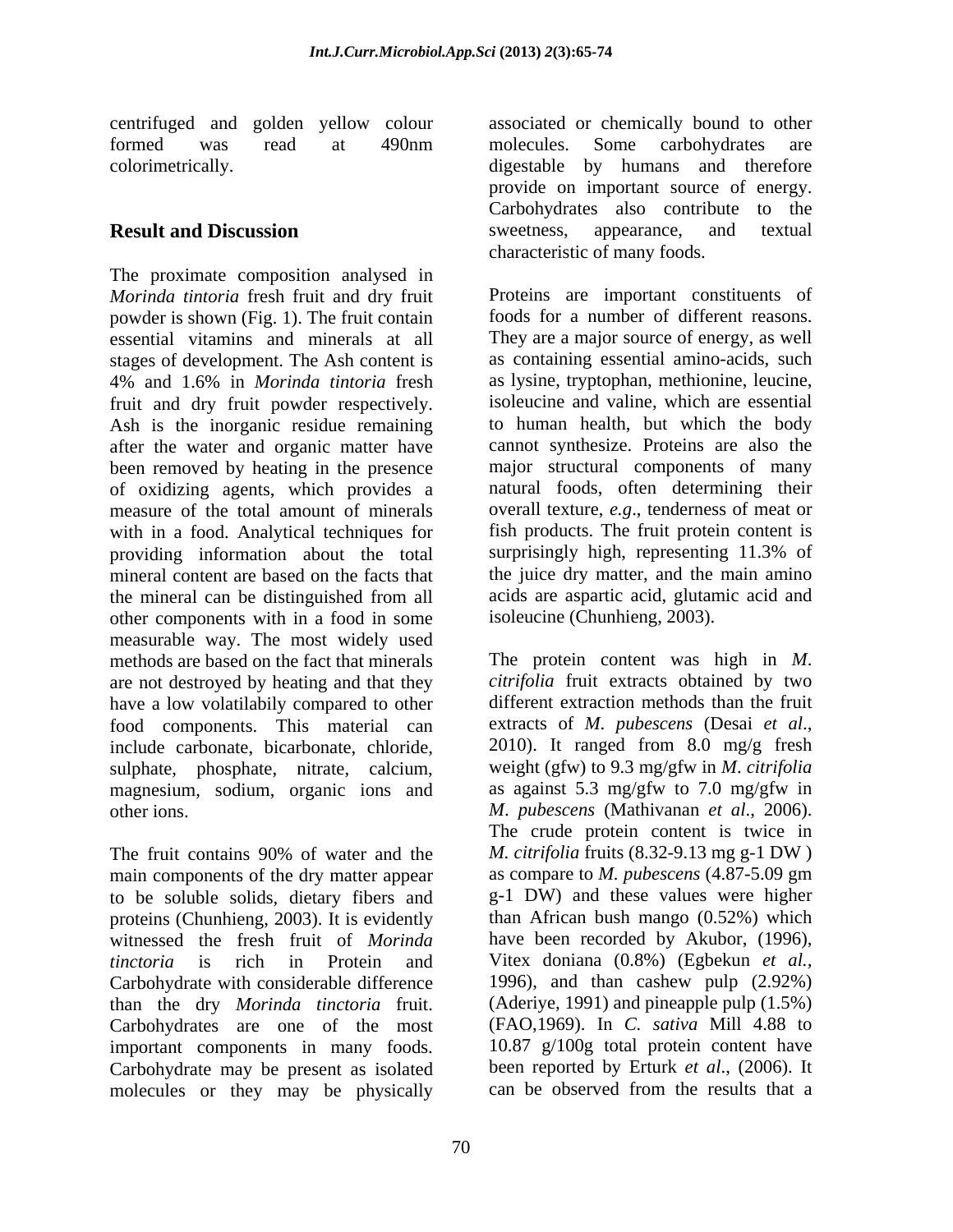great deal of variation occur in both the fresh and dry fruits. (6.95mg/gm). Natural ascorbic acid is





surprisingly high, representing 11.3% of violet radiation stabilization. The the juice dry matter, and the main amino acids are aspartic acid, glutamic acid and isoleucine (Chunhieng, 2003). The results of the present study revealed a high amount of both protein and carbohydrate.

 Fresh and dry fruit *(Morinda tinctoria)*



reveals high content of Vitamin C (Fig 1).  $\Big|_{20}$ It is evident that the *Morinda tinctoria* fresh fruit is rich in Ascorbic acid (400mg/gm) and Niacin (2.1mg/gr). The

protein and carbohydrate content between Riboflavin (47.12 mg/gm) and Thiamine **Figure.1** Difference in protein and possesses anti-scorbutic activity. Ascorbic Carbohydrate content between acid in the body also aids in iron Fresh and dry fruit absorption from the intestines. It is *(Morinda tinctoria)* The noni fruit protein content is quenching free radical generated by ultra **Figure.2** Difference in water soluble 1992; Shovic and Whistler, 2001), and vitamins content between provitamin A (Dixon *et al.*, 1999). dry fruit of *Morinda tinctoria* is rich in (6.95mg/gm). Natural ascorbic acid is crucial for the body performance. It absorption from the intestines. It is required for connective metabolism especially the scar tissue bones and teeth. It is necessary as an anti stress and protector against cold, chills and damp. It prevents muscle fatigue and scurvy, which is characterized by skin hemorrhages, bleeding gums, fragile bones, anemia and pains in the joints and defects in skeletal calcification. This function of ascorbic acid also accounts for its requirement for normal wound healing. It acts also as anti oxidants in the skin by scavenging and violet radiation stabilization. The production of collagen is also dependent on vitamin C. It helps in the promotion and restoration of skin tone and improvement in fine wrinkles. Vitamins have been reported in the fruit, mainly ascorbic acid (24-158 mg/ 100 g dry matter) (Morton,



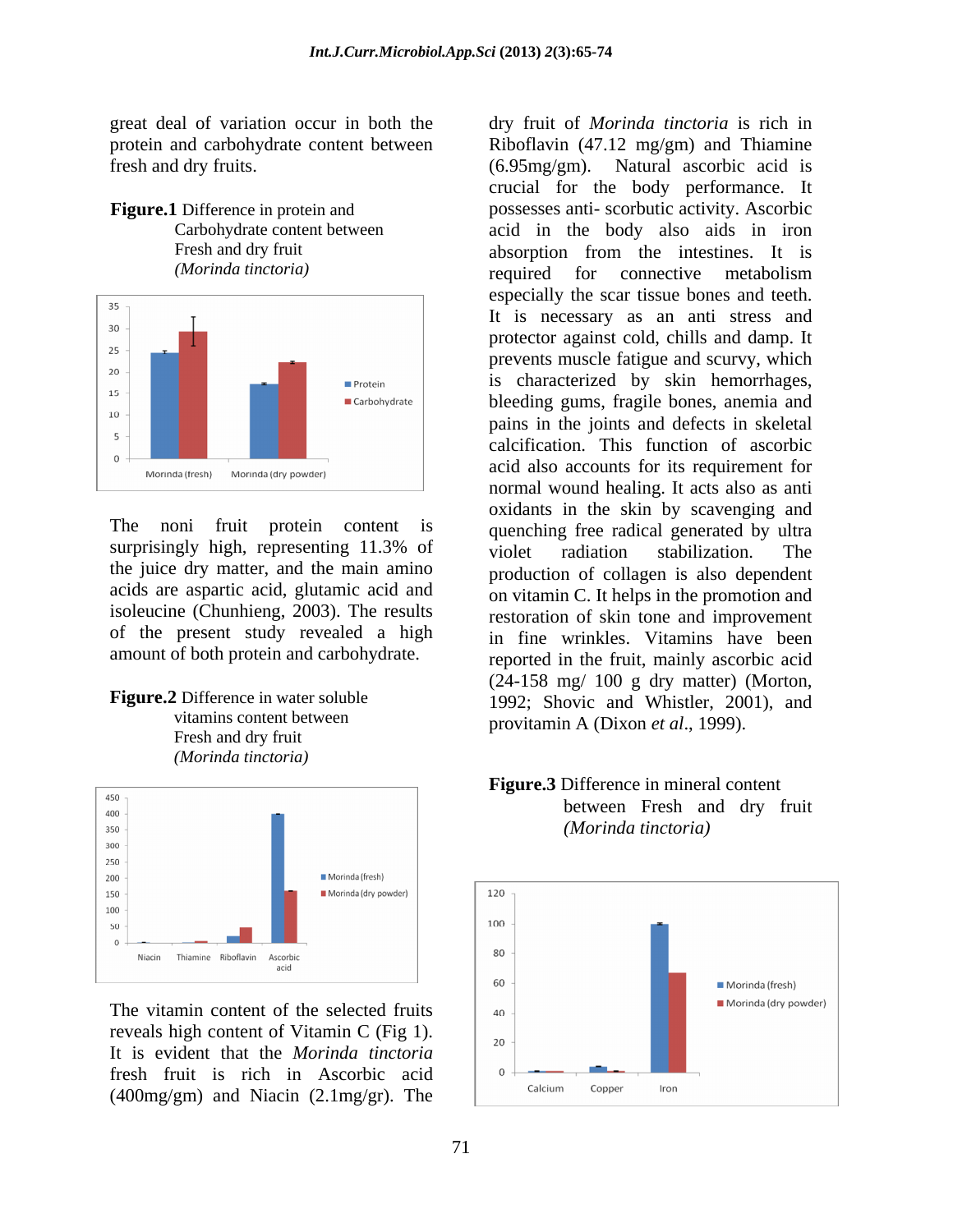Mineral ions are of prime importance in determining the nutritional value of fruits. carbohydrate and energy contents were Potassium, calcium, and magnesium are significantly reported. Indrayan et al., the major ones. In the tissue of many (2005) determined the nutritive value and fruits, calcium is one of the mineral believed to be an important factor governing fruit storage quality (Lechaudel E. jambolana. Recently, (Rathi et al., *et al.*, 2005). It has been reported to delay ripening and senescence (Fergusan, 1984) E. *jambolana* for prevention of and to reduce storage disorder (Bangeruh, 1979). The importance of minerals such as potassium, calcium, sodium *etc.* to human The nutritive and energy values of some health is well known. Required amounts of wild fruit spices in southeastern Nigerian these elements must be in human diet to were studied by Effiong in 2009. The pursue good healthy life (San, 2009). The *Xylopia aethiopica, Tetrapluera tetraptera* content of mineral elements in plants *and Piper guineense* fruits were studied depends to a high degree on the soils for their nutrient values. The mineral study abundance, including the intensity of indicated high content of P (1215.00 + fertilization (Kruczek, 2005). Minerals account for 8.4% of the dry matter, and are  $mg/100g$  zinc (9.6 + 0.71 mg/100g) and mainly potassium, sulfur, calcium and<br>phosphorus; traces of selenium have been phosphorus; traces of selenium have been *aethiopica* and *Piper guineense* is rich in reported in the juice (Chunhieng, 2003). The mineral content analysis showed that Magnesium  $(19.65 + 0.42 \text{ mg}/100 \text{g})$  and *Morinda tinctoria* fruit is rich in iron and Pottasium (308.95 + 1.74mg/100g) while the fresh fruit showed a considerable  $\mu$  high level of Sodium (201.5 + 4.90) increase in amount of iron and copper mg/100g) and Iron (47.49 + 1.87 mg/100g) when compared to calcium (Fig 3). found in *Tetrapluera tetraptera*. Minerals

Noomrio and Dahot (1996) studied on the mainly potassium, sulfur, calcium and evaluation of nutritive value of *Eugenia* phosphorus; traces of selenium have been *Jambosa* fruit like minerals, vitamins, free reported in the juice (Chunhieng, 2003). sugars and amino acids. The chromatographic analysis showed that fruit The mineral nutrition is an important contains glucose, mannose, sucrose, aspect and its pivotal role in human life alanine, arginine, asparagine, tyrosine, glutamine and cysteine. Punna and Paruchuri (2003) provided new data on total (TDF), Insoluble (IDF) and Soluble Different studies, some of them with (SDF) dietary fiber contents of Jamun fruits, which play an important role in human nutrition. Anita and Malkit (2005) functional compounds, but most of them analyzed the Jamun seeds for proximate have not been quantified. The present composition, available carbohydrates, study showed that the *Morinda tinctoria* dietary fibers and anti-nutritional factors (anti-nutrient content helps in controlling

72

blood sugar). Protein, fat, ash, crude fiber, significantly reported. Indrayan *et al*., (2005) determined the nutritive value and analysis of mineral elements for some medicinally valued plant seeds including *E. jambolana*. Recently, (Rathi *et al*., 2002) used the plant extract of *E. jambolana* for prevention of experimental diabetic cataract.

4.90 mg/100g), Mn  $(52.15 + 1.02)$ copper (14.84 + 3.90 mg/100g) for *Xylopia*  Calcium  $(31.15 + 3.10 \text{ mg}/100 \text{g})$ , high level of Sodium (201.5 + 4.90 account for 8.4% of the dry matter, and are mainly potassium, sulfur, calcium and

provides healthy growth. The *Morinda citrifolia* plant, and especially its fruit, has been used for centuries in folk medicine. controversial methodologies, showed that this fruit contains several nutritional and functional compounds, but most of them fruits could also be used as a source of Protein, Vitamin and minerals. Scientific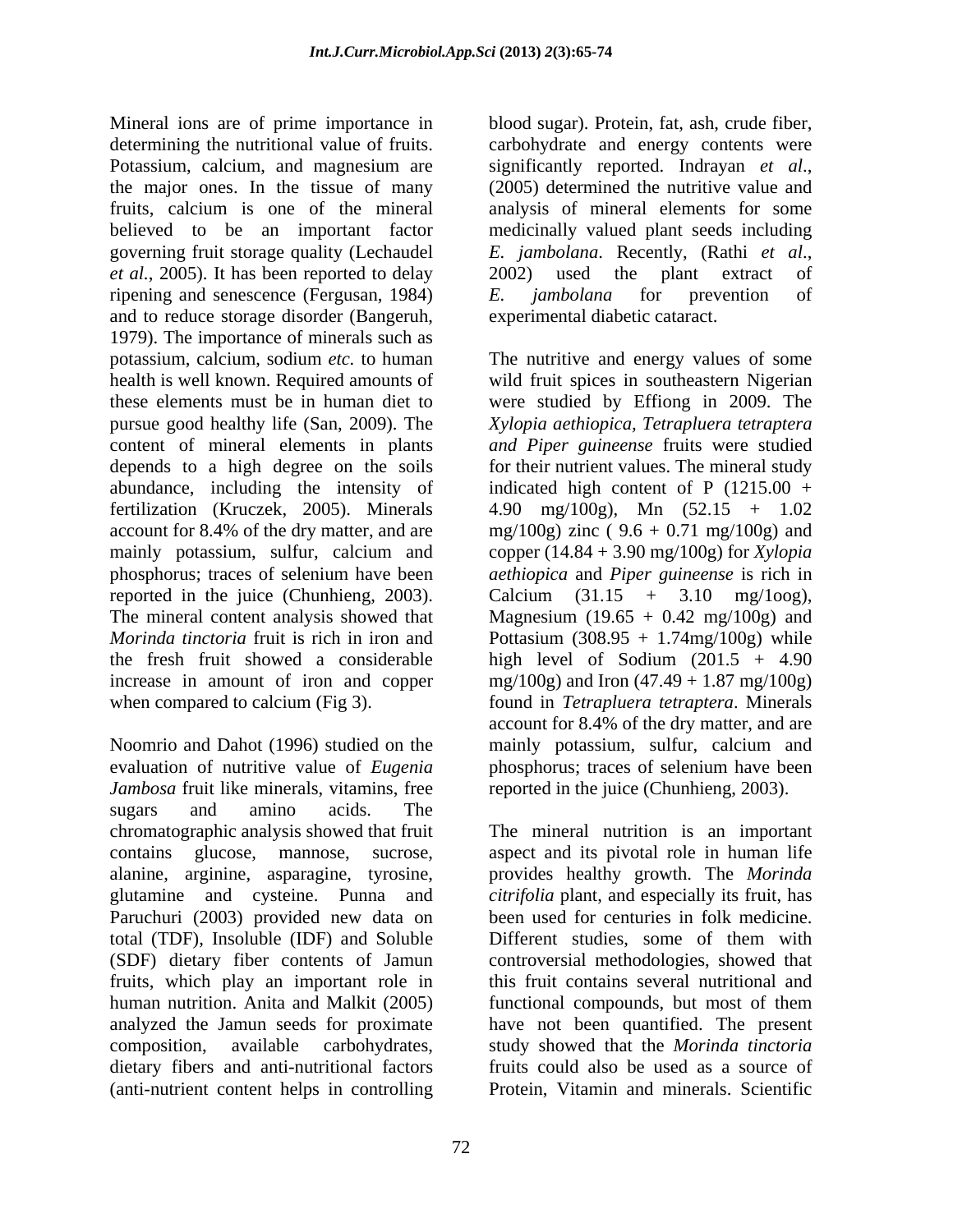studies have opened some interesting nouveaux aliments sante´ tropicale: doors, but most have not conclusively proved the nutritional or medical value of this plant. The main proven functional properties of noni fruit are related to the control of several diseases. In vitro research and limited experiments with lab animals have shown that noni has anti microbial, anti-cancer, antioxidant, antiinflammatory, analgesic and Pharm. Technol. 1(2): 679-682. cardiovascular activity. The current Dixon, A.R., H. McMillen, and Etkin, N.L. market, basically centering on the Polynesian noni, and more specifically the Tahitian one, has conferred upon the fruit medicine (Morinda citrifolia, a unique and authentic appeal. Market interest in this fruit suggests a bright Earle, J.E., 2001. Plantas Medicinales en el future, although more studies are needed to identify the nutritional and functional compounds it contains and explain their Effiong, G.S., T.O. Bia and mechanisms of action in order to Udofia,U.S.2009. Nutritive and energy determine the real potential of this fruit and the technological processes that preserve these. Envi. Agric. Food. Chem. 8(10):917-

- fermentation variables on the quality of Cashew Wine. J Agric Sci Technol 1:
- Akubor, P.I., 1996. The suitability of african bush mango juice for wine production. Plant. Food. Hum. Nutr.
- AOAC., 1980.Official methods of Chemical composition of fruits of Edition (edited by Horwitz, W.) 183-188. Benjamin franlinstation Washington D.C. 2004.pp. 746.
- Bangeruh. F., 1979. Calcium related physiological disorders of plants a review. Phytopathol. 17:97-122.
- Chunhieng, M.T., 2003. Développent de

application a` la noix du Bre´ sil *Bertholettia excelsa* et au fruit de Cambodge *Morinda citrifolia.* Ph.D. thesis, INPL, France.

- Desai Nivas., D.K. Gaikwad and Chavan P.D. 2010. Proximate composition and some physiochemical properties of Morinda pulp. Int. J. Appl. Biol. Pharm. Technol. 1(2): 679-682.
- 1999. Ferment this: the transformation of Noni, a traditional Polynesian medicine (*Morinda citrifolia*,<br>Rubiaceae). Ecol. Bot. 53: 51–68.
- Tro´ pico Hu´ medo. Editorial Guayaca´, San Jose´.
- Effiong, G.S., T.O. Bia and values of some wild fruit spices in southern nigerian. Electronic. J. of 923.
- **References** Egbekun, M.K., J.I. Akowe and Ede, R.J. 1996. Physicochemical and sensory Aderiye, BI., M.A. Akpapunam and Akubor, P.I. 1990. Effect of lack plum (Vitex Doniana) Fruit. Plant Egbekun, M.K., J.I. Akowe and Ede, R.J. 1996. Physicochemical and sensory properties of formulated syrup from lack plum (*Vitex Doniana*) Fruit. Plant Food. Hum. Nutr. 49: 301-306.
	- 61 69. Elkins, R., 1998. Hawaiian Noni (Morinda citrifolia) Prize Herb of Hawaii and the South Pacific. Woodland Publishing, Utah.
	- 49:213 219. Erturk, U., C. Mert and Soylu, A. 2006. Analysis of the Association of Official some important chestnut cultivars. Analytical Chemist (1980).13th Brazilian. Arch. Biol. Technol.49(2 ): 183-188.
	- Published by AOAC. P.O. Box 540 FAO., 1969. Food And Agriculture Organisation of The United Nations: Food Composition.
		- Fergusan,I.B.,1984. Calcium in plant senescence and fruit ripening. Plant cell. Environ.7:397-405.
		- Harris, L.J., and Ray, S.N. 1935.